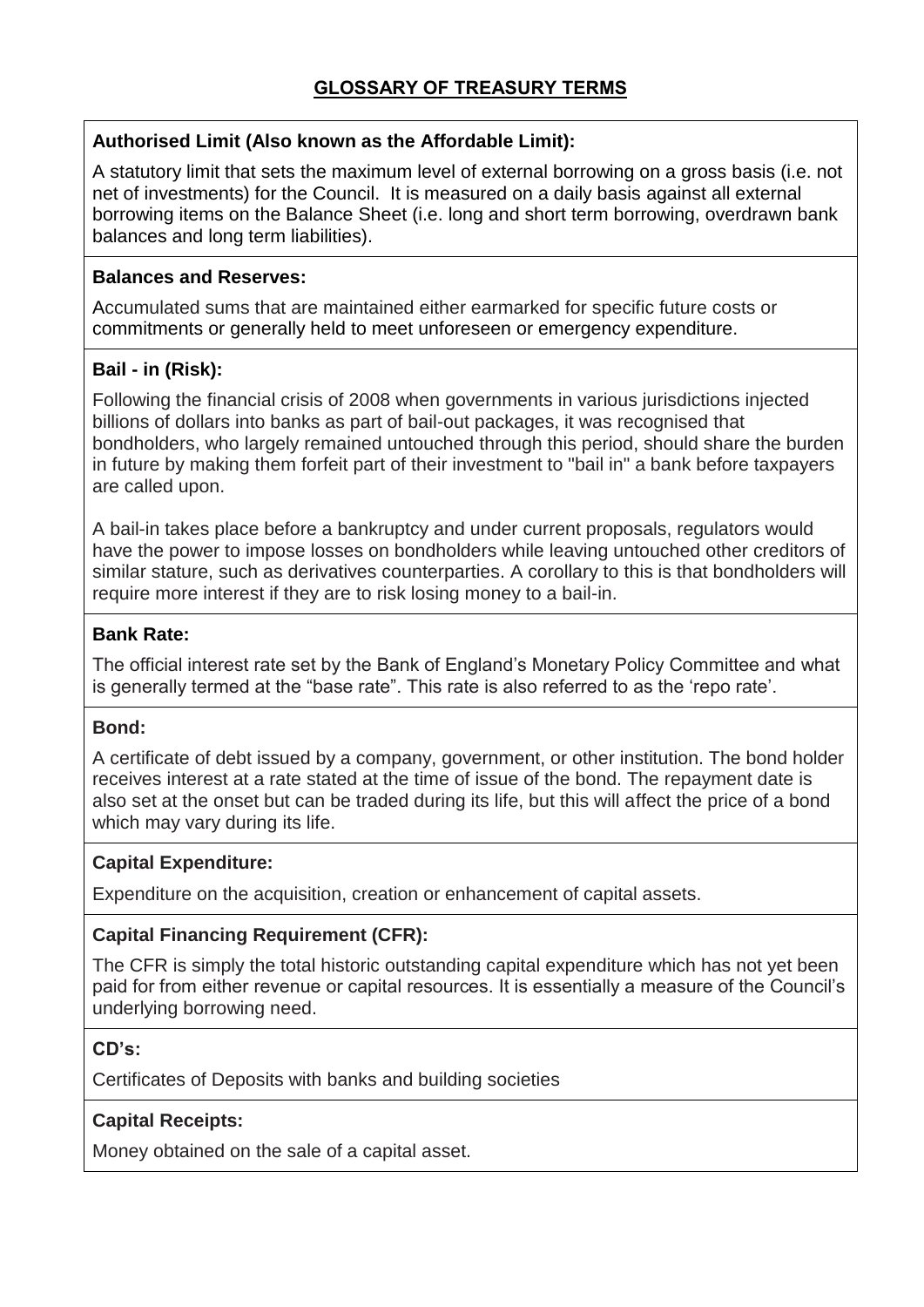# **Constant Net Asset Value (CNAV)**

These are Money Market Funds which maintain a stable price of £1 per share when investors redeem or purchase shares which mean that that any investment will not fluctuate in value.

#### **Corporate Bonds:**

Corporate bonds are bonds issued by companies. The term is often used to cover all bonds other than those issued by governments in their own currencies and includes issues by companies, supranational organisations and government agencies.

#### **Cost of Carry:**

The "cost of carry" is the difference between what is paid to borrow compared to the interest which could be earned. For example, if one takes out borrowing at 5% and invests the money at 1.5%, there is a cost of carry of 3.5%.

### **Counterparty List:**

List of approved financial institutions with which the Council can place investments with.

#### **Covered Bond:**

Covered bonds are [debt](http://en.wikipedia.org/wiki/Debt) [securities](http://en.wikipedia.org/wiki/Securities) backed by [cash flows](http://en.wikipedia.org/wiki/Cash_flow) from [mortgages](http://en.wikipedia.org/wiki/Mortgage_loan) or [public sector](http://en.wikipedia.org/wiki/Public_sector) [loans.](http://en.wikipedia.org/wiki/Loan) They are similar in many ways to [asset-backed securities](http://en.wikipedia.org/wiki/Asset-backed_security) created in [securitisation,](http://en.wikipedia.org/wiki/Securitization) but covered bond assets remain on the issuer's [consolidated balance sheet](http://en.wikipedia.org/wiki/Consolidated_balance_sheet) (usually with an appropriate capital charge). The covered bonds continue as obligations of the issuer (often a bank); in essence, the investor has recourse against the issuer and the collateral, sometimes known as "dual recourse."

### **CPI :**

Consumer Price Index – the UK's main measure of inflation.

### **Credit Rating:**

Formal opinion by a registered rating agency of a counterparty's future ability to meet its financial liabilities; these are opinions only and not guarantees.

### **Department for Communities and Local Government (DCLG)** :

The DCLG is the [UK Government department](http://en.wikipedia.org/wiki/Departments_of_the_United_Kingdom_Government) for Communities and [Local Government in](http://en.wikipedia.org/wiki/Local_government_in_England)  [England.](http://en.wikipedia.org/wiki/Local_government_in_England) It was established in May 2006 and is the successor to the [Office of the Deputy](http://en.wikipedia.org/wiki/Office_of_the_Deputy_Prime_Minister)  [Prime Minister,](http://en.wikipedia.org/wiki/Office_of_the_Deputy_Prime_Minister) established in 2001.

### **Diversify /diversified exposure:**

The spreading of investments among different types of assets or between markets in order to reduce risk.

#### **Federal Reserve:**

The US central bank. (Often referred to as "the Fed").

### **FTSE 100 Index:**

The FTSE 100 Index is a [share index](http://en.wikipedia.org/wiki/Stock_market_index) of the 100 [companies](http://en.wikipedia.org/wiki/Company) listed on the [London Stock](http://en.wikipedia.org/wiki/London_Stock_Exchange)  [Exchange](http://en.wikipedia.org/wiki/London_Stock_Exchange) with the highest [market capitalisation.](http://en.wikipedia.org/wiki/Market_capitalization) It is one of the most widely used stock indices and is seen as a gauge of business prosperity for business regulated by [UK](http://en.wikipedia.org/wiki/UK_company_law)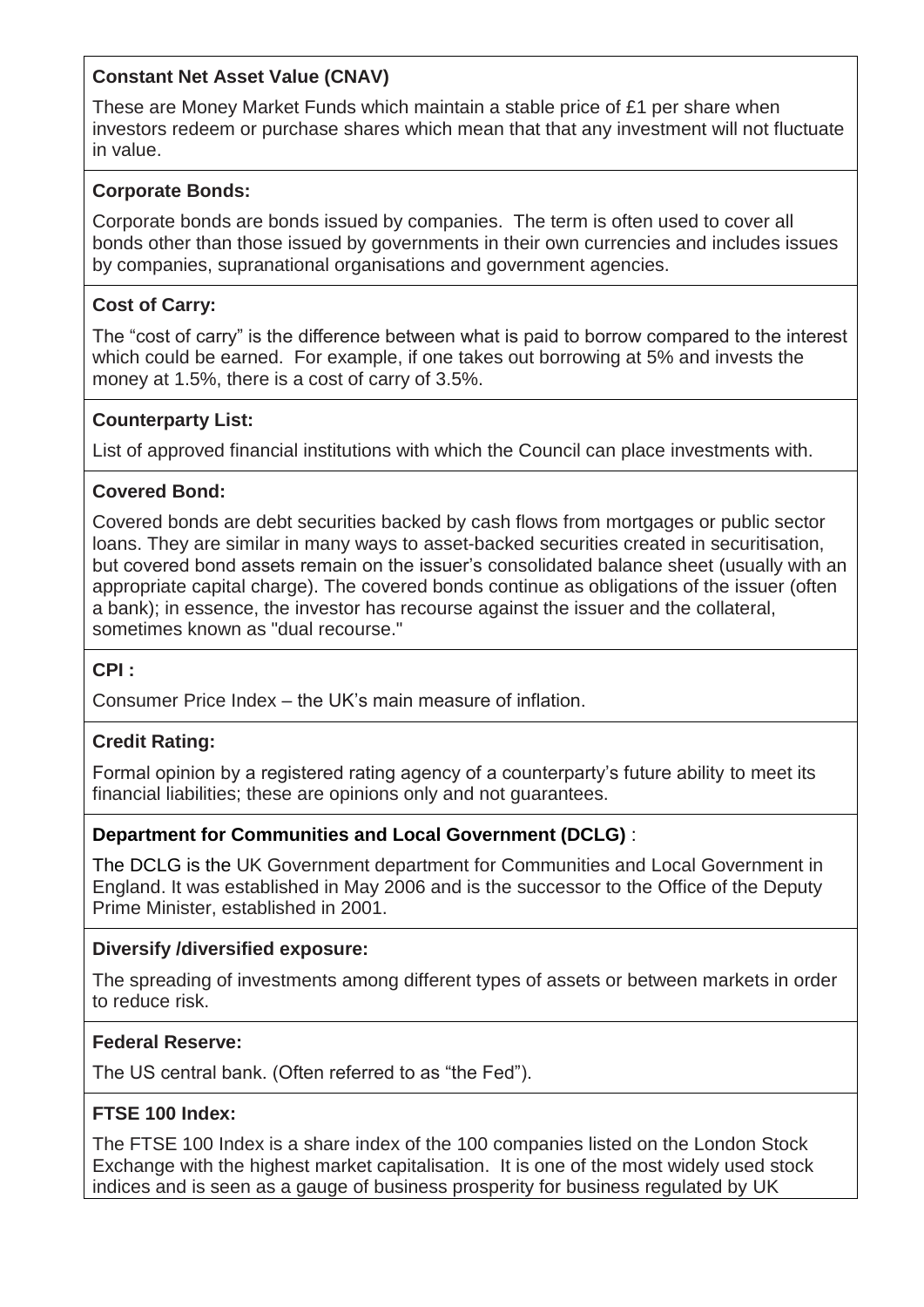[company law.](http://en.wikipedia.org/wiki/UK_company_law) The index is maintained by the [FTSE Group,](http://en.wikipedia.org/wiki/FTSE_Group) a subsidiary of the [London](http://en.wikipedia.org/wiki/London_Stock_Exchange_Group)  [Stock Exchange Group.](http://en.wikipedia.org/wiki/London_Stock_Exchange_Group)

### **General Fund**:

This includes most of the day-to-day spending and income.

## **Gilts:**

Gilts are bonds issued by the UK Government. They take their name from 'gilt-edged': being issued by the UK government, they are deemed to be very secure as the investor expects to receive the full face value of the bond to be repaid on maturity.

## **Gross Domestic Product (GDP):**

Gross Domestic Product measures the value of goods and services produced with in a country. GDP is the most comprehensive overall measure of economic output and provides key insight as to the driving forces of the economy.

# **The G7:**

The G7, is a group consisting of the [finance ministers](http://en.wikipedia.org/wiki/Finance_minister) of seven industrialised nations: namely the US, UK, France, Germany, Italy, Canada and Japan. They are seven of the eight (China excluded) wealthiest nations on Earth, not by GDP but by global [net wealth.](http://en.wikipedia.org/wiki/National_wealth) The G7 represents more than the 66% of net global wealth (\$223 trillion), according to Credit Suisse Global Wealth Report September 2012.

# **IFRS:**

International Financial Reporting Standards.

## **LIBID:**

The London Interbank Bid Rate (LIBID) is the rate bid by banks on [Eurocurrency](http://en.wikipedia.org/wiki/Eurocurrency) deposits (i.e. the rate at which a bank is willing to borrow from other banks). It is "the opposite" of the [LIBOR](http://en.wikipedia.org/wiki/London_Interbank_Offered_Rate) (an offered, hence "ask" rate, the rate at which a bank will lend). Whilst the [British Bankers' Association](http://en.wikipedia.org/wiki/British_Bankers%27_Association) set LIBOR rates, there is no correspondent official LIBID fixing.

### **LOBO:**

Stands for Lender Option Borrower Option. The underlying loan facility is typically very long-term - for example 40 to 60 years - and the interest rate is fixed. However, in the LOBO facility the lender has the option to call on the facilities at pre-determined future dates. On these call dates, the lender can propose or impose a new fixed rate for the remaining term of the facility and the borrower has the 'option' to either accept the new imposed fixed rate or repay the loan facility. The upshot of this is that on the option exercise date, the lender could propose an extreme fixed rate, say 20 per cent, which would effectively force the repayment of the underlying facility. The borrower's so called 'option' is only the inalienable right to accept or refuse a new deal such as a fixed rate of 20 per cent.

### **Maturity:**

The date when an investment or borrowing is repaid.

### **Maturity Structure / Profile:**

A table or graph showing the amount (or percentage) of debt or investments maturing over a time period. The amount or percent maturing could be shown on a year-by-year or quarter-by quarter or month-by-month basis.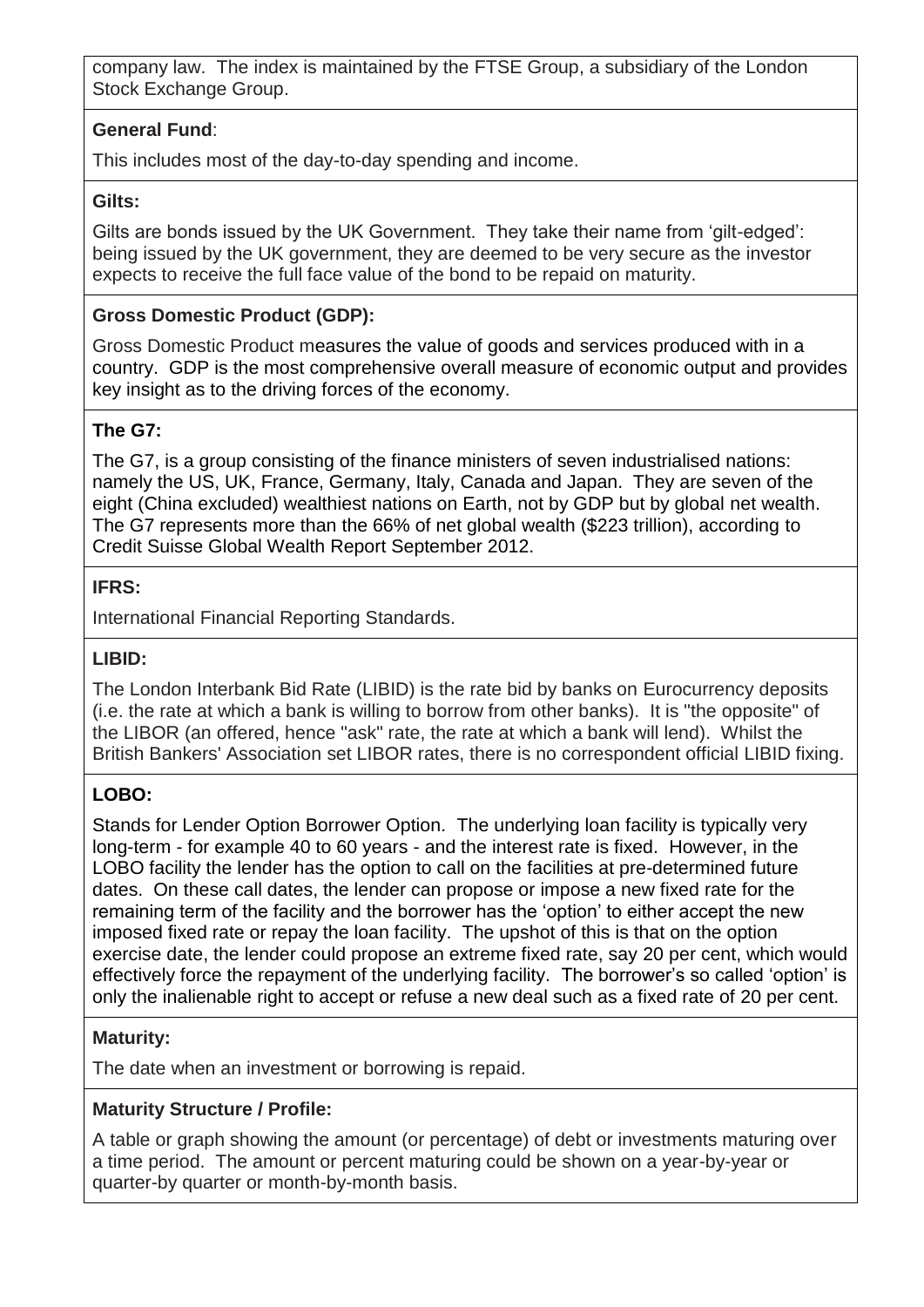# **Minimum Revenue Provision (MRP):**

An annual provision that the Council is statutorily required to set aside and charge to the Revenue Account for the repayment of debt associated with expenditure incurred on capital assets.

## **Money Market Funds (MMF)**:

An open-end mutual fund which invests only in money markets. These funds invest in short term debt obligations such as short-dated government debt, certificates of deposit and commercial paper. The main goal is the preservation of principal, accompanied by modest dividends. The fund's net asset value remains constant (eg £1 per unit) but the interest rate does fluctuate. These are liquid investments, and therefore, are often used by financial institutions to store money that is not currently invested. Risk is extremely low due to the high rating of the MMFs; many have achieved AAA credit status from the rating agencies:

- **Constant net asset value (CNAV)** refers to funds which use amortised cost accounting to value all of their assets. They aim to maintain a net asset value (NAV), or value of a share of the fund, at  $\epsilon$ 1/£1/\$1 and calculate their price to two decimal places known as "penny rounding". Most CNAV funds distribute income to investors on a regular basis (distributing share classes), though some may choose to accumulate the income, or add it on to the NAV (accumulating share classes). The NAV of accumulating CNAV funds will vary by the income received.
- **Variable net asset value (VNAV)** refers to funds which use mark-to-market accounting to value some of their assets. The NAV of these funds will vary by a slight amount, due to the changing value of the assets and, in the case of an accumulating fund, by the amount of income received.

This means that a fund with an unchanging NAV is, by definition, CNAV, but a fund with a NAV that varies may be accumulating CNAV or distributing or accumulating VNAV.

# **Non Specified Investment:**

Investments which fall outside the CLG Guidance for **Specified investments** (below).

### **Operational Boundary**:

This linked directly to the Council's estimates of the CFR and estimates of other day to day cash flow requirements. This indicator is based on the same estimates as the Authorised Limit reflecting the most likely prudent but not worst case scenario but without the additional headroom included within the Authorised Limit.

### **Premiums and Discounts:**

In the context of local authority borrowing,

- (a) the premium is the penalty arising when a loan is redeemed prior to its maturity date and
- (b) the discount is the gain arising when a loan is redeemed prior to its maturity date.

If on a £1 million loan, it is calculated that a £150,000 premium is payable on premature redemption, then the amount paid by the borrower to redeem the loan is £1,150,000 plus accrued interest. If on a £1 million loan, it is calculated\* that a £50,000 discount receivable on premature redemption, then the amount paid by the borrower to redeem the loan is £950,000 plus accrued interest. PWLB premium/discount rates are calculated according to the length of time to maturity, current market rates (plus a margin), and the existing loan rate which then produces a premium/discount dependent on whether the discount rate is lower/higher than the coupon rate.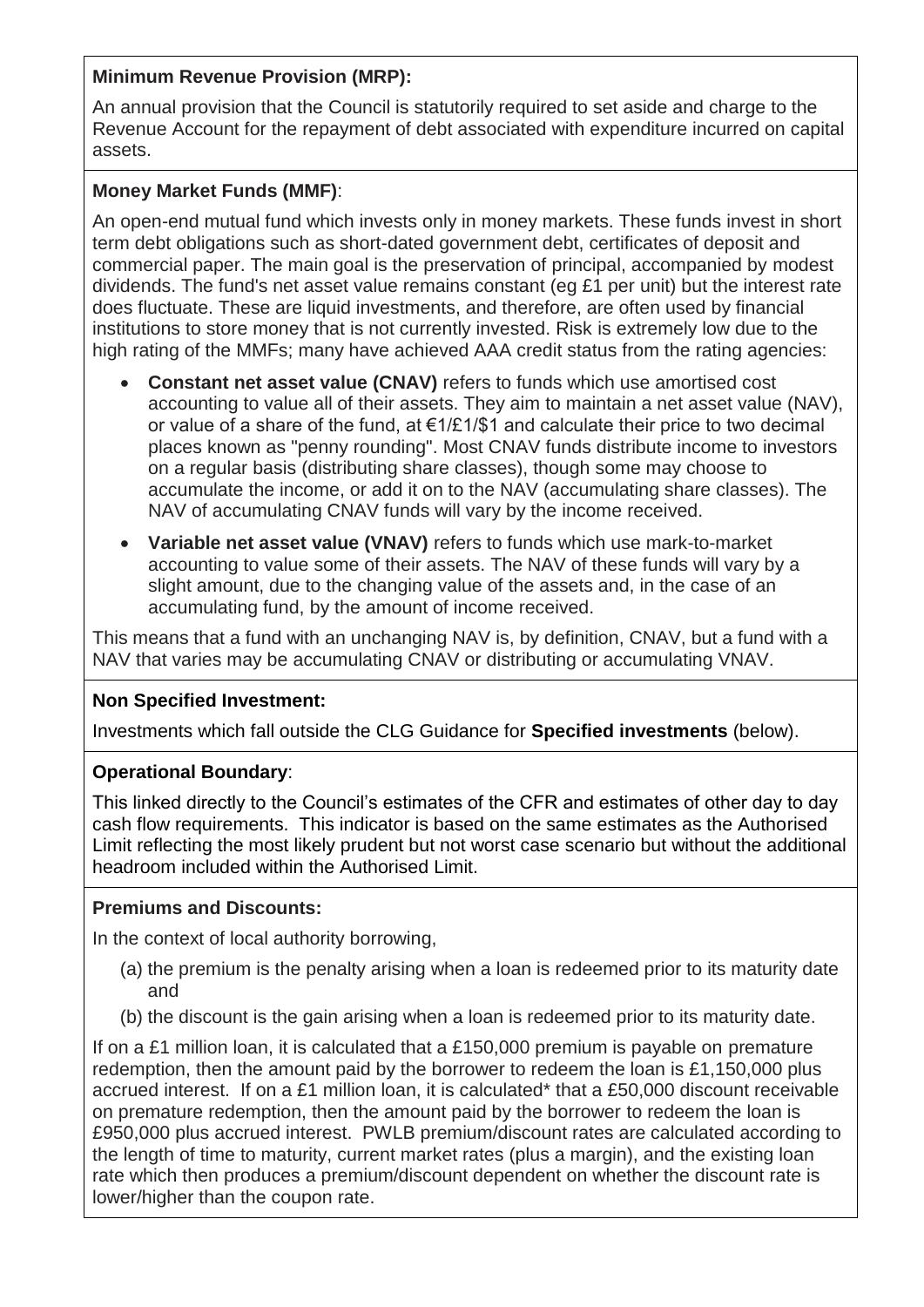*\*The calculation of the total amount payable to redeem a loan borrowed from the Public Works Loans Board (PWLB) is the present value of the remaining payments of principal and interest due in respect of the loan being repaid prematurely, calculated on normal actuarial principles. More details are contained in the PWLB's lending arrangements circular.*

### **Property:**

Investment property is property (land or a building or part of a building or both) held (by the owner or by the lessee under a finance lease) to earn rentals or for capital appreciation or both.

## **Prudential Code:**

Developed by CIPFA and introduced on 01/4/2004 as a professional code of practice to support local authority capital investment planning within a clear, affordable, prudent and sustainable framework and in accordance with good professional practice.

### **Prudential Indicators**:

Indicators determined by the local authority to define its capital expenditure and asset management framework. They are designed to support and record local decision making in a manner that is publicly accountable; they are not intended to be comparative performance indicators

# **Public Works Loans Board (PWLB):**

This is a statutory body operating within the United Kingdom Debt Management Office, an Executive Agency of HM Treasury. The PWLB's function is to lend money from the National Loans Fund to local authorities and other prescribed bodies, and to collect the repayments.

# **Quantitative Easing (QE):**

In relation to the UK, it is the process used by the Bank of England to directly increase the quantity of money in the economy. It *"does not involve printing more banknotes. Instead, the Bank buys assets from private sector institutions – that could be insurance companies, pension funds, banks or non-financial firms – and credits the seller's bank account. So the seller has more money in their bank account, while their bank holds a corresponding claim against the Bank of England (known as reserves). The end result is more money out in the wider economy"*. Source: Bank of England.

### **Regularity Method - MRP:**

As detailed under MRP, this is a charge to revenue to repay capital expenditure financed by borrowing. There are a number of options for a prudent provision and this is for debt prior to 2008 which is supported by the Government through the RSG system. Although regulation 28 is revoked by regulation 4(1) of the 2008 Regulations, authorities are able to calculate MRP as if it were still in force.

# **Revenue Expenditure**:

Expenditure to meet the continuing cost of delivery of services including salaries and wages, the purchase of materials and capital financing charges.

### **RPI:**

Retail Prices Index is a monthly index demonstrating the movement in the cost of living as it tracks the prices of goods and services including mortgage interest and rent. Pensions and index-linked gilts are uprated using the RPI index.